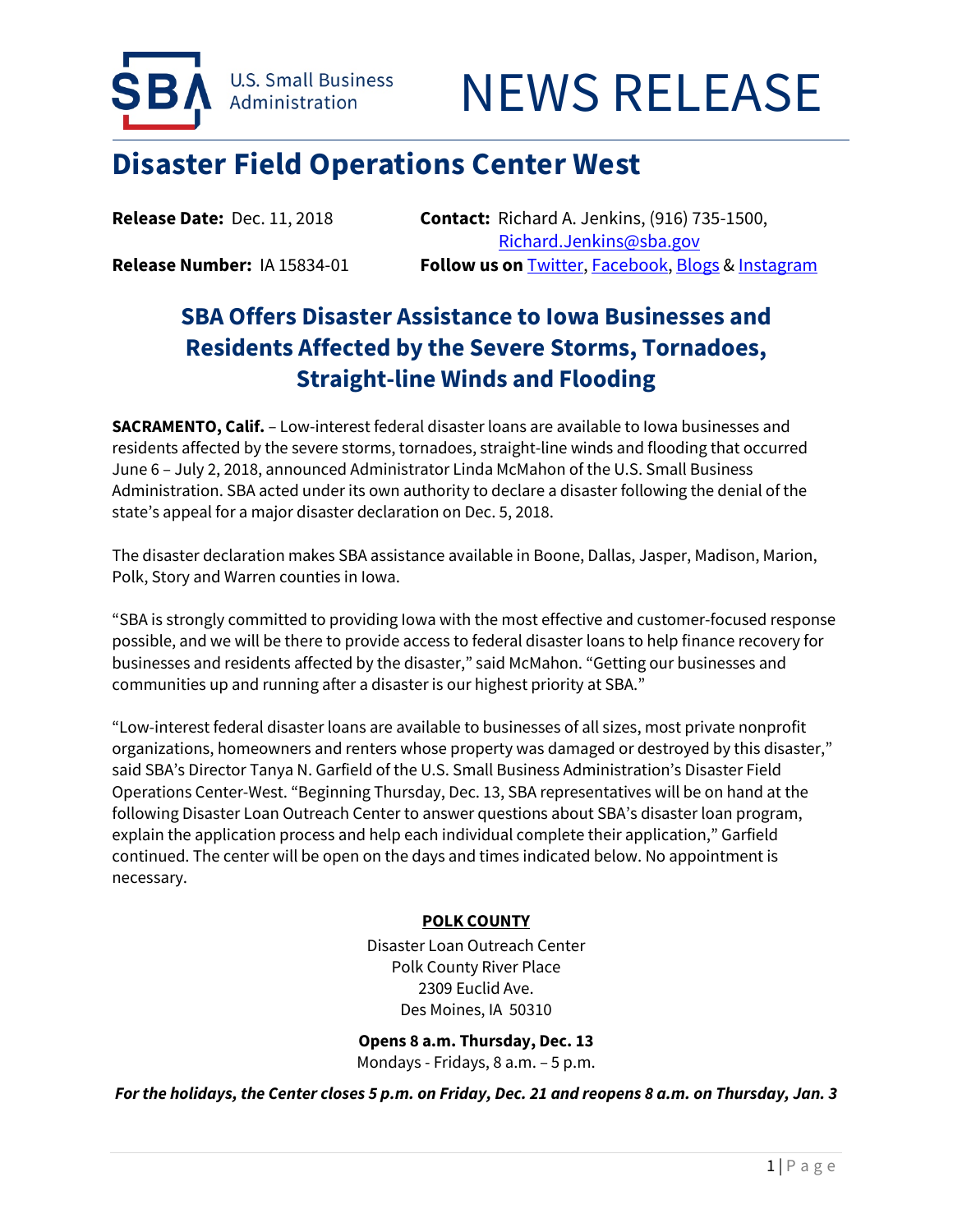Businesses of all sizes and private nonprofit organizations may borrow up to \$2 million to repair or replace damaged or destroyed real estate, machinery and equipment, inventory and other business assets. SBA can also lend additional funds to businesses and homeowners to help with the cost of improvements to protect, prevent or minimize the same type of disaster damage from occurring in the future.

For small businesses, small agricultural cooperatives, small businesses engaged in aquaculture and most private nonprofit organizations of any size, SBA offers Economic Injury Disaster Loans to help meet working capital needs caused by the disaster. Economic injury assistance is available regardless of whether the business suffered any property damage.

Disaster loans up to \$200,000 are available to homeowners to repair or replace damaged or destroyed real estate. Homeowners and renters are eligible for up to \$40,000 to repair or replace damaged or destroyed personal property.

Interest rates can be as low as 3.61 percent for businesses, 2.5 percent for private nonprofit organizations and 1.938 percent for homeowners and renters with terms up to 30 years. Loan amounts and terms are set by SBA and are based on each applicant's financial condition.

Applicants may apply online, receive additional disaster assistance information and download applications a[t https://disasterloan.sba.gov/ela.](https://disasterloan.sba.gov/ela) Applicants may also call SBA's Customer Service Center at (800) 659-2955 or emai[l disastercustomerservice@sba.gov](mailto:disastercustomerservice@sba.gov) for more information on SBA disaster assistance. Individuals who are deaf or hard-of-hearing may call (800) 877-8339. Completed applications should be mailed to U.S. Small Business Administration, Processing and Disbursement Center, 14925 Kingsport Road, Fort Worth, TX 76155.

The deadline to apply for property damage is Feb. 11, 2019. The deadline to apply for economic injury is Sept. 11, 2019.

###

# **About the U.S. Small Business Administration**

The U.S. Small Business Administration makes the American dream of business ownership a reality. As the only go-to resource and voice for small businesses backed by the strength of the federal government, the SBA empowers entrepreneurs and small business owners with the resources and support they need to start, grow or expand their businesses, or recover from a declared disaster. It delivers services through an extensive network of SBA field offices and partnerships with public and private organizations. To learn more, visi[t www.sba.gov.](http://www.sba.gov/)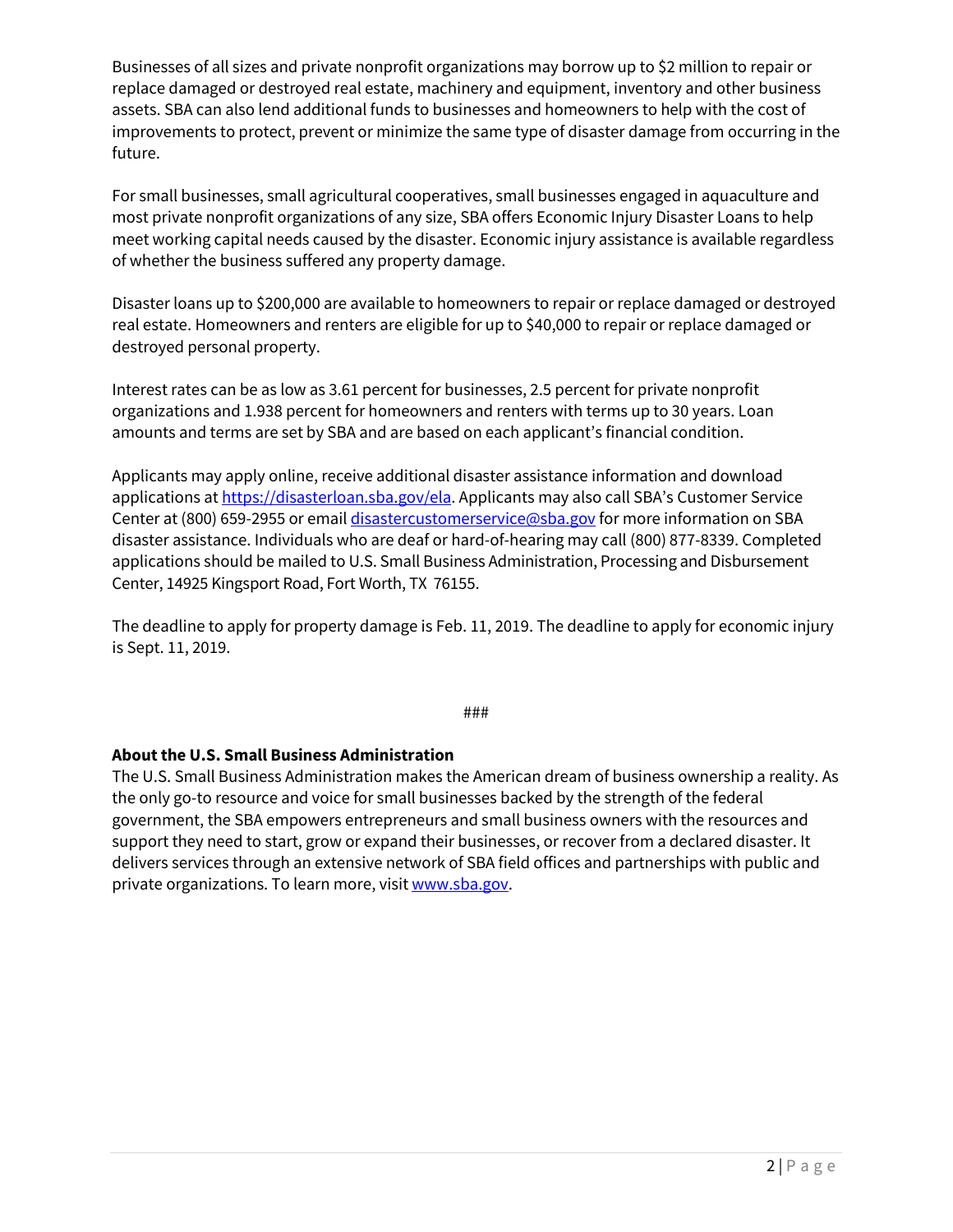

**U.S. Small Business** Administration

# **U.S. SMALL BUSINESS ADMINISTRATION FACT SHEET - DISASTER LOANS**

# **IOWA Declaration #15834 & #15835** *(Disaster: IA-00077)* **Incident: SEVERE STORMS, TORNADOES, STRAIGHT-LINE WINDS & FLOODING**

# **occurring:** *June 6 through July 2, 2018*

*in Polk County, Iowa; and the contiguous Iowa counties of: Boone, Dallas, Jasper, Madison, Marion, Story & Warren*

# *Application Filing Deadlines:* **Physical Damage:** *February 11, 2019* **Economic Injury:** *September 11, 2019*

If you are located in a declared disaster area, you may be eligible for financial assistance from the U.S. Small Business Administration (SBA).

## **What Types of Disaster Loans are Available?**

- Business Physical Disaster Loans Loans to businesses to repair or replace disaster-damaged property owned by the business, including real estate, inventories, supplies, machinery and equipment. Businesses of any size are eligible. Private, non-profit organizations such as charities, churches, private universities, etc., are also eligible.
- Economic Injury Disaster Loans (EIDL) Working capital loans to help small businesses, small agricultural cooperatives, small businesses engaged in aquaculture, and most private, non-profit organizations of all sizes meet their ordinary and necessary financial obligations that cannot be met as a direct result of the disaster. These loans are intended to assist through the disaster recovery period.
- Home Disaster Loans Loans to homeowners or renters to repair or replace disaster-damaged real estate and personal property, including automobiles.

## **What are the Credit Requirements?**

- Credit History Applicants must have a credit history acceptable to SBA.
- Repayment Applicants must show the ability to repay all loans.
- Collateral Collateral is required for physical loss loans over \$25,000 and all EIDL loans over \$25,000. SBA takes real estate as collateral when it is available. SBA will not decline a loan for lack of collateral, but requires you to pledge what is available.

## **What are the Interest Rates?**

By law, the interest rates depend on whether each applicant has Credit Available Elsewhere. An applicant does not have Credit Available Elsewhere when SBA determines the applicant does not have sufficient funds or other resources, or the ability to borrow from non-government sources, to provide for its own disaster recovery. An applicant, which SBA determines to have the ability to provide for his or her own recovery is deemed to have Credit Available Elsewhere. Interest rates are fixed for the term of the loan. The interest rates applicable for this disaster are:

| Loan Types               | No Credit Available<br>Elsewhere | Credit Available<br>Elsewhere |
|--------------------------|----------------------------------|-------------------------------|
| Home Loans               | 1.938%                           | 3.875%                        |
| <b>Business Loans</b>    | 3.610%                           | 7.220%                        |
| Non-Profit Organizations | 2.500%                           | 2.500%                        |

| Economic Injury Loans                        |                     |                  |
|----------------------------------------------|---------------------|------------------|
| Loan Types                                   | No Credit Available | Credit Available |
|                                              | Elsewhere           | Elsewhere        |
| Businesses & Small Agricultural Cooperatives | 3.610%              | N/A              |
| Non-Profit Organizations                     | 2.500%              | N/A              |

## **What are Loan Terms?**

The law authorizes loan terms up to a maximum of 30 years. However, the law restricts businesses with credit available elsewhere to a maximum 7-year term. SBA sets the installment payment amount and corresponding maturity based upon each borrower's ability to repay.